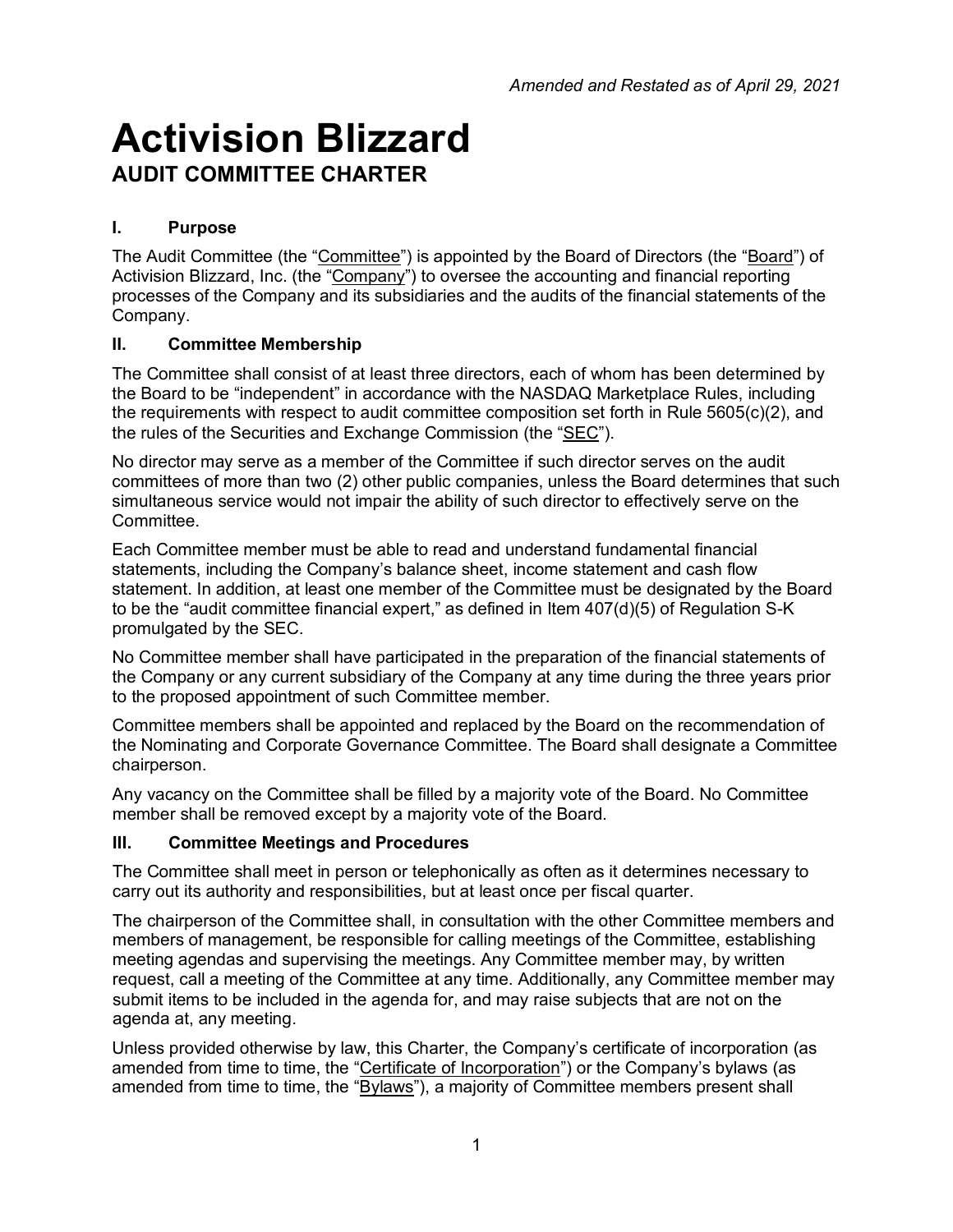constitute a quorum and the vote of a majority of Committee members present at a meeting at which there is a quorum is necessary to constitute the act of such committee. The Committee may also take action by unanimous written consent. No action by the Committee, however, shall be valid unless taken at a meeting for which adequate notice has been given or duly waived by Committee members.

The Committee, in its discretion, may ask members of management or others to attend and participate in its meetings.

The Committee must also meet periodically with the management, including the principal financial officer, the principal accounting officer, the chief internal audit executive, and the Company's independent auditors in separate executive sessions, to discuss any matters that the Committee or any of the above persons or firms believe warrants Committee attention.

The Committee may form subcommittees for any purpose that the Committee deems appropriate and may delegate to such subcommittees such power and authority as the Committee deems appropriate; provided, however, that the Committee shall not delegate to a subcommittee any power or authority required by any law, regulation or listing standard to be exercised by the Committee as a whole.

The Committee shall maintain minutes of its meetings and records relating to those meetings and shall report regularly to the Board on its activities, as appropriate.

#### **IV. Committee Authority and Responsibilities**

In carrying out its responsibilities, the Committee's policies and procedures should remain flexible, in order to best react to changing conditions and to help ensure that the Company's accounting and reporting practices follow all requirements and are of the highest reliability. The members of the Committee shall be fully entitled to rely in good faith upon the Company's records and upon such information, opinions, reports or statements presented to the Company by any of the Company's officers or employees, or committees of the Board, or by any other person as to matters such member reasonably believes are within such other person's professional or expert competence and who has been selected with reasonable care by or on behalf of the Company. The following authority and responsibilities are within the authority of the Committee. Consistent with and subject to applicable laws, rules and regulations, the Committee shall:

#### *A. Select, Evaluate, and Oversee the Auditors*

- 1. Be directly responsible for the appointment, compensation, retention and oversight of the work of any registered public accounting firm engaged for the purpose of preparing or issuing an audit report or performing other services for the Company. Each such registered public accounting firm must report directly to the Committee. For purposes of this Charter, the registered public accounting firm engaged to prepare or issue an audit report for inclusion in the Company's Annual Report on Form 10-K is referred to as the "independent auditors."
- 2. Review and, in its sole discretion, approve in advance the Company's independent auditors' annual engagement letter, including the proposed fees contained therein. Review and, in its sole discretion, approve all audit and all permitted non-audit engagements and relationships between the Company and such independent auditors (which approval should be made after receiving input from the Company's management, if desired). Pre-approval of audit and permitted non-audit services will be made by the Committee or by one or more members of the Committee as designated by the chairperson of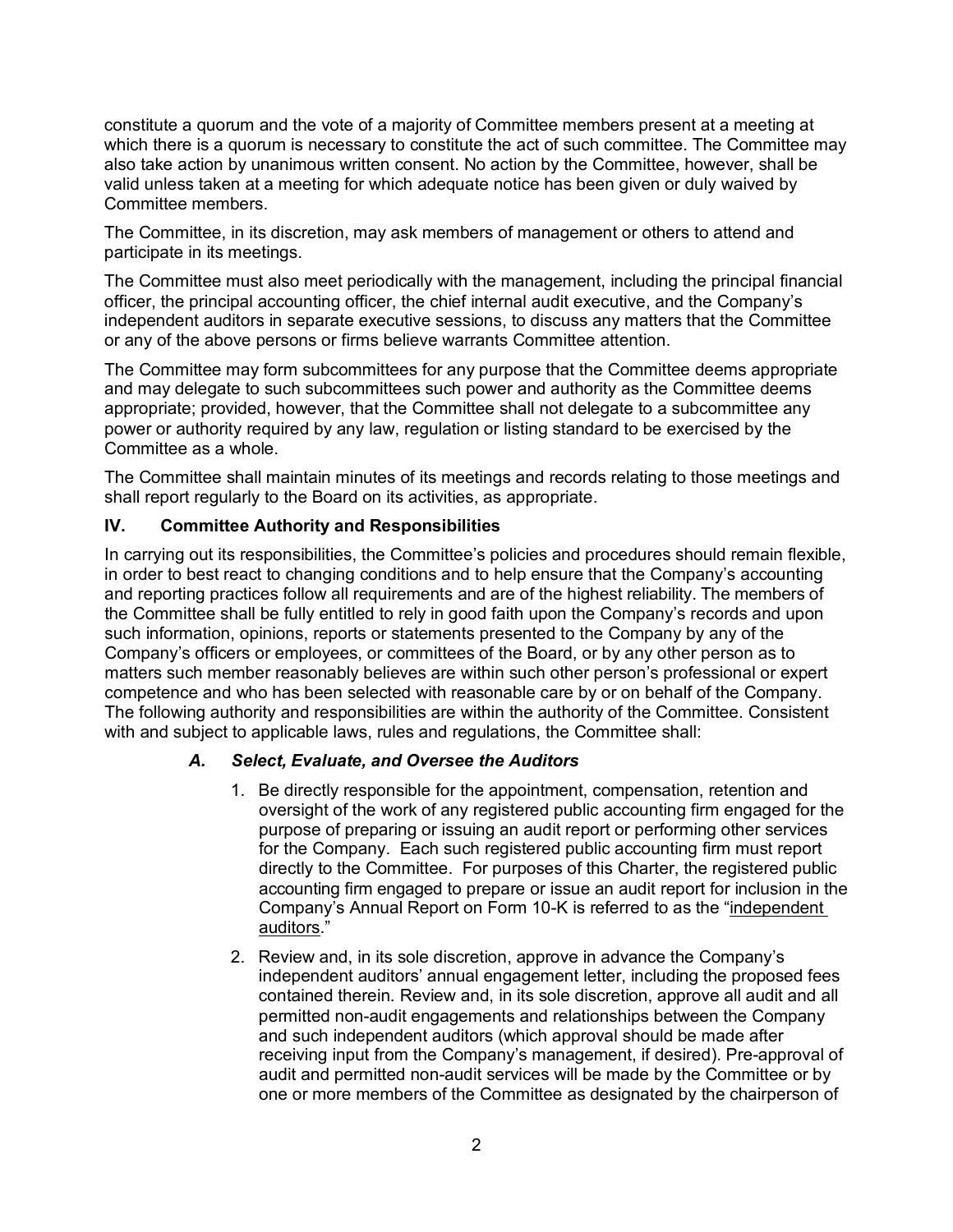the Committee. The person granting such approval shall report such approval to the Committee at the next scheduled meeting.

- 3. Review the performance of the Company's independent auditors, including the lead partner of the independent auditors, and, in its sole discretion, make decisions regarding the termination and replacement of the independent auditors when circumstances warrant. Whenever there will be a change in the audit engagement partner, whether due to scheduled rotation under auditor independence rules or otherwise, the Committee shall be involved in the process for selecting the new audit engagement partner.
- 4. Annually evaluate the independence of the Company's independent auditors by, among other things:
	- (a) obtaining and reviewing from the Company's independent auditors a formal written statement delineating all relationships between the independent auditors and the Company;
	- (b) actively engaging in a dialogue with the Company's independent auditors with respect to any disclosed relationships or services that may impact the objectivity and independence of the auditors;
	- (c) taking, or recommending that the Board take, appropriate action to oversee the independence of the Company's independent auditors; and
	- (d) monitoring compliance by the Company's independent auditors with the audit partner rotation requirements contained in the rules and regulations promulgated by the SEC.

#### *B. Oversee Annual Audit and Quarterly Reviews*

- 1. Review and discuss with the independent auditors their annual audit plan, including the timing and scope of audit activities. The Committee shall also monitor the plan's progress and results during the year.
- 2. Review with management, the Company's independent auditors and the Company's internal audit department, the following information which is required to be reported by the independent auditors:
	- (a) all critical accounting policies and practices to be used;
	- (b) all alternative treatments of financial information that have been discussed by the independent auditors and management, ramifications of the use of such alternative disclosures and treatments, and the treatment preferred by the independent auditors;
	- (c) all other material written communications between the independent auditors and management, such as any management letter and any schedule of unadjusted differences; and
	- (d) any material financial arrangements of the Company which do not appear on the financial statements of the Company.
- 3. Resolve all disagreements between the Company's independent auditors and management regarding financial reporting.

#### *C. Oversee Financial Reporting Process and Internal Controls*

- 1. Review and evaluate:
	- (a) the adequacy and effectiveness of the Company's accounting and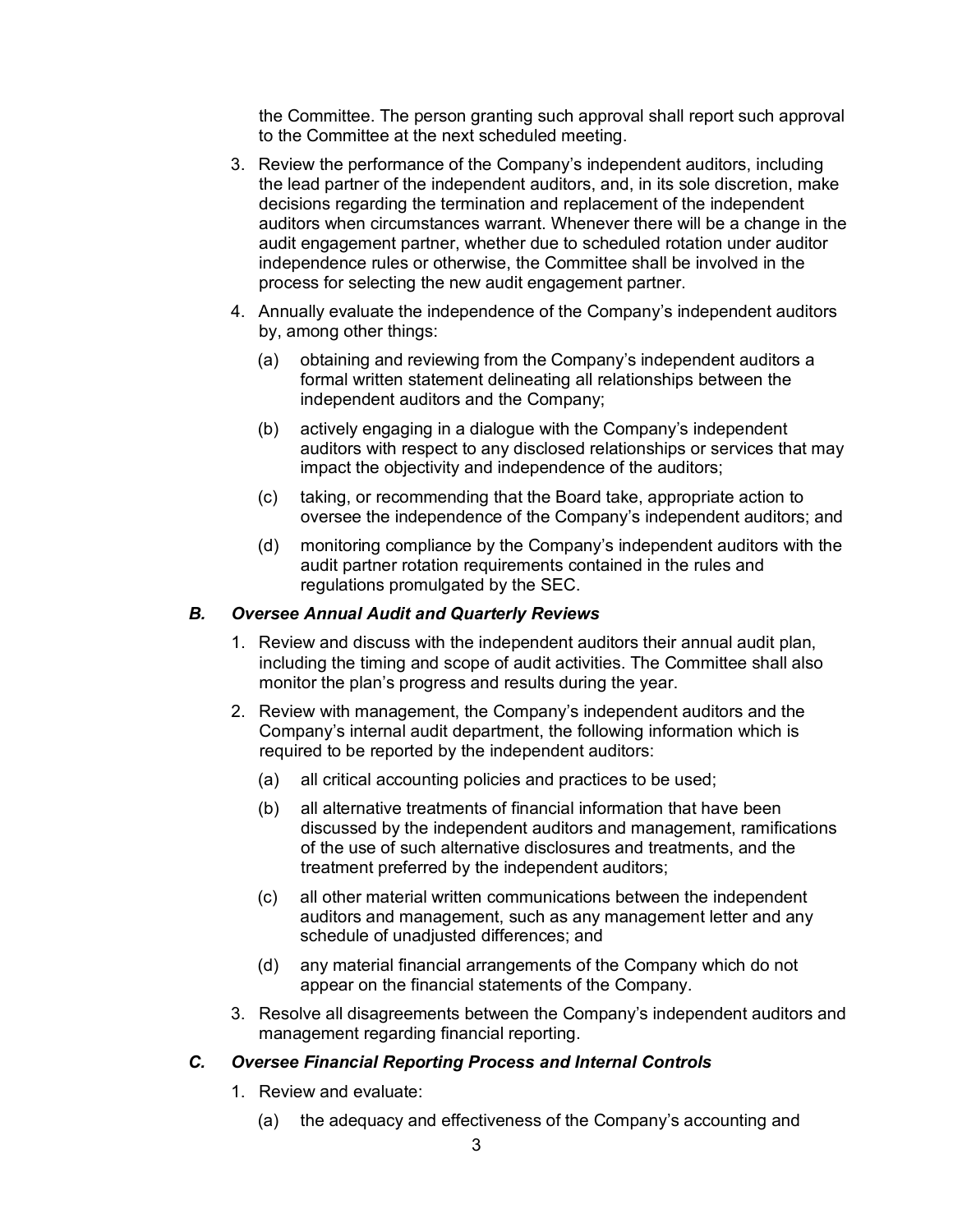internal control policies and procedures on a regular basis, including the responsibilities, budget, and staffing of the Company's internal audit function, through inquiry and periodic meetings with the Company's independent auditors and internal audit department;

- (b) the yearly report prepared by management, and attested to by the Company's independent auditors, assessing the effectiveness of the Company's internal control over financial reporting and stating management's responsibility for establishing and maintaining adequate internal control over financial reporting prior to its inclusion in the Company's Annual Report on Form 10-K; and
- (c) the Committee's level of involvement and interaction with the Company's internal audit function, including the Committee's line of authority and role in appointing employees in the internal audit function.
- 2. Review with the Chief Executive Officer, principal financial officer, principal accounting officer and independent auditors, periodically, the following:
	- (a) any significant deficiencies and material weaknesses in the design or operation of internal control over financial reporting which are reasonably likely to adversely affect the Company's ability to record, process, summarize and report financial information; and
	- (b) any fraud, whether or not material, that involves management or other employees who have a significant role in the Company's internal control over financial reporting.
- 3. Discuss with management guidelines and policies governing the process by which senior management of the Company and the relevant departments of the Company, including the internal audit department, assess and manage the Company's exposure to risk, as well as the Company's major financial risk exposures and the steps management has taken to monitor and manage such exposures.
- 4. Oversee the Company's cybersecurity risk management programs and receive periodic updates from management regarding cybersecurity, data privacy, data security and other risks relevant to the Company's information technology systems and the steps management has taken to monitor and manage any exposures. The Committee shall provide regular reports to the Board, as needed.
- 5. Review with management the progress and results of all internal audit projects, and, when deemed necessary or appropriate by the Committee, assign additional internal audit projects to the chief internal audit executive.
- 6. Receive periodic reports from the Company's independent auditors, management and chief internal audit executive to assess the impact of significant accounting or financial reporting developments on the Company.
- 7. Review and discuss with the independent auditors the results of the year- end audit of the Company, including any comments or recommendations of the Company's independent auditors. Based on such review and discussions and on such other considerations as it determines appropriate, recommend to the Board whether the Company's financial statements should be included in the Annual Report on Form 10-K.
- 8. Establish and maintain free and open means of communication between and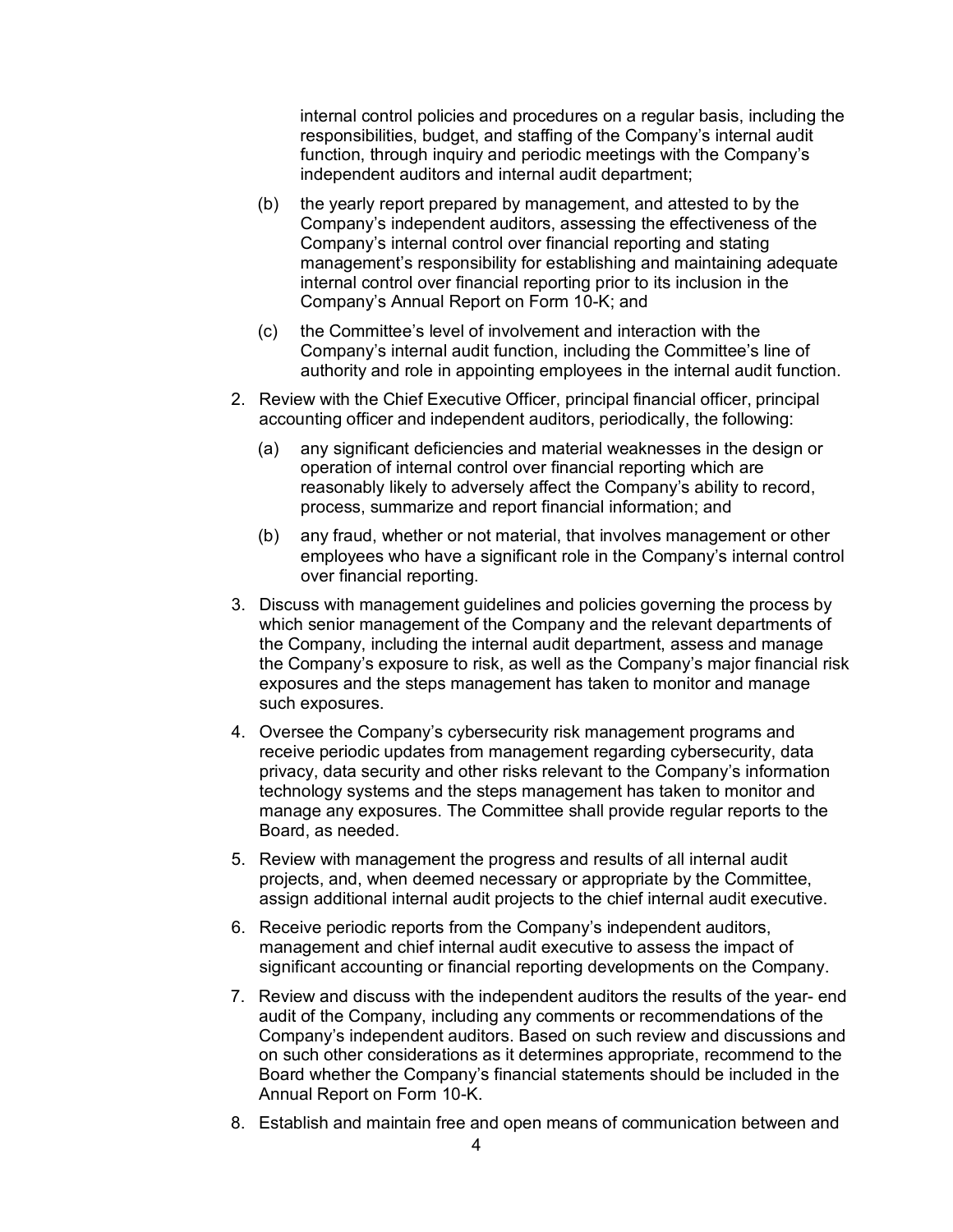among the Committee, the Company's independent auditors, the Company's internal audit department and management, including providing such parties with appropriate opportunities to meet separately and privately with the Committee on a periodic basis.

9. Discuss the Company's earnings, press releases (including the use of "pro forma" or "adjusted" information), as well as financial information and earnings guidance provided by the Company to analysts and rating agencies. This discussion may be general in nature (i.e., to discuss the types of information to be disclosed and the type of presentations to be made). The Committee need not discuss in advance each earnings release or each instance in which the Company may provide earnings guidance.

#### *D. Miscellaneous*

- 1. Review and discuss the Company's treasury policies and other matters relating to its investments and cash management, as appropriate.
- 2. Review and discuss significant tax matters and significant tax developments that may impact the Company.
- 3. Establish and implement policies and procedures for the Committee's review and approval or disapproval of proposed transactions or courses of dealings with respect to which executive officers or directors or members of their immediate families have an interest (including all transactions required to be disclosed by Item 404(a) of Regulation S-K promulgated by the SEC).
- 4. Prepare the report required by the rules of the SEC to be included in the Company's annual proxy statement.
- 5. Oversee the Company's policies relating to the ethical handling of conflicts of interest, including related party transactions.
- 6. Review and approve in advance any services provided by the Company's independent auditors to the Company's executive officers or members of their immediate family.
- 7. Establish procedures for (i) the receipt, retention and treatment of complaints received by the Company regarding accounting, internal accounting controls or auditing matters, and (ii) the confidential, anonymous submission by employees of the Company of concerns regarding questionable accounting or auditing matters.
- 8. Monitor the adequacy of the Company's ethics and compliance program, including compliance with the Company's Code of Conduct, and review with the Company's Chief Compliance Officer reports describing ongoing projects, the status of training programs, the status of pending compliance issues and other matters managed by the Chief Compliance Officer. The Committee shall have direct communication with the Chief Compliance Officer, as needed.
- 9. Establish and monitor procedures for the receipt, retention and treatment of reports of evidence of a material securities law violation.
- 10. Oversee the hiring policies for employees or former employees of the independent auditors, which must include the restrictions set forth in the rules and regulations promulgated by the SEC.